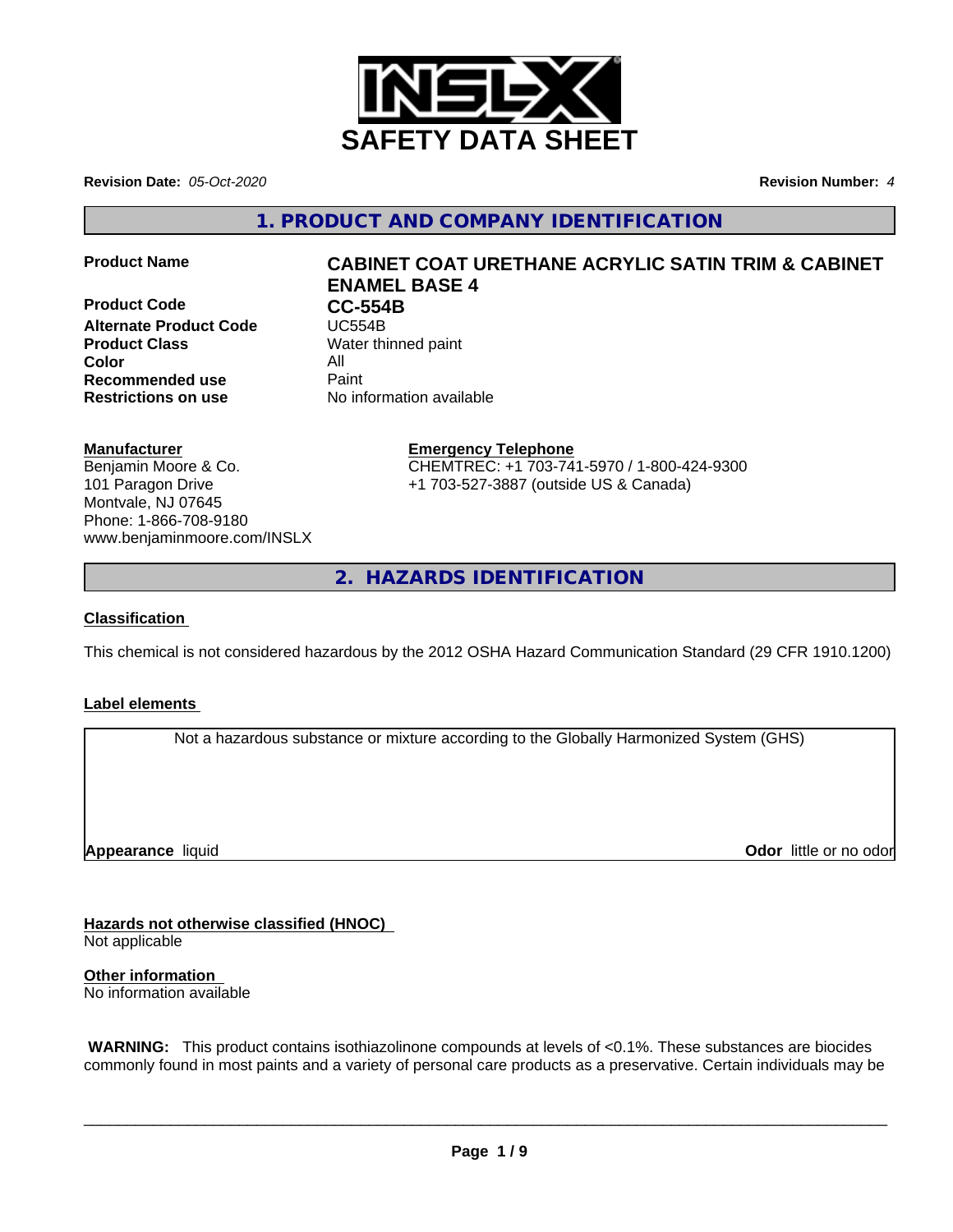sensitive or allergic to these substances, even at low levels.

# **3. COMPOSITION INFORMATION ON COMPONENTS**

| <b>Chemical name</b> | <b>CAS No.</b>     | Weight-%      |
|----------------------|--------------------|---------------|
| Kaolin               | 1332-58-7          | 10            |
| Ammonia              | $7664 - 41 -$<br>- | - U.S<br>υ. ι |
| Titanium dioxide     | -<br>13463-67-7    | - U.S<br>υ. ι |

|                                                  | 4. FIRST AID MEASURES                                                                                    |
|--------------------------------------------------|----------------------------------------------------------------------------------------------------------|
| <b>General Advice</b>                            | No hazards which require special first aid measures.                                                     |
| <b>Eye Contact</b>                               | Rinse thoroughly with plenty of water for at least 15 minutes and consult a<br>physician.                |
| <b>Skin Contact</b>                              | Wash off immediately with soap and plenty of water while removing all<br>contaminated clothes and shoes. |
| <b>Inhalation</b>                                | Move to fresh air. If symptoms persist, call a physician.                                                |
| Ingestion                                        | Clean mouth with water and afterwards drink plenty of water. Consult a physician<br>if necessary.        |
| <b>Most Important</b><br><b>Symptoms/Effects</b> | None known.                                                                                              |
| <b>Notes To Physician</b>                        | Treat symptomatically.                                                                                   |
|                                                  |                                                                                                          |

**5. FIRE-FIGHTING MEASURES**

| <b>Suitable Extinguishing Media</b>                                              | Use extinguishing measures that are appropriate to local<br>circumstances and the surrounding environment.                                   |
|----------------------------------------------------------------------------------|----------------------------------------------------------------------------------------------------------------------------------------------|
| Protective equipment and precautions for firefighters                            | As in any fire, wear self-contained breathing apparatus<br>pressure-demand, MSHA/NIOSH (approved or equivalent)<br>and full protective gear. |
| <b>Specific Hazards Arising From The Chemical</b>                                | Closed containers may rupture if exposed to fire or<br>extreme heat.                                                                         |
| Sensitivity to mechanical impact                                                 | No.                                                                                                                                          |
| Sensitivity to static discharge                                                  | No.                                                                                                                                          |
| <b>Flash Point Data</b><br>Flash point (°F)<br>Flash Point (°C)<br><b>Method</b> | Not applicable<br>Not applicable<br>Not applicable                                                                                           |
| <b>Flammability Limits In Air</b>                                                |                                                                                                                                              |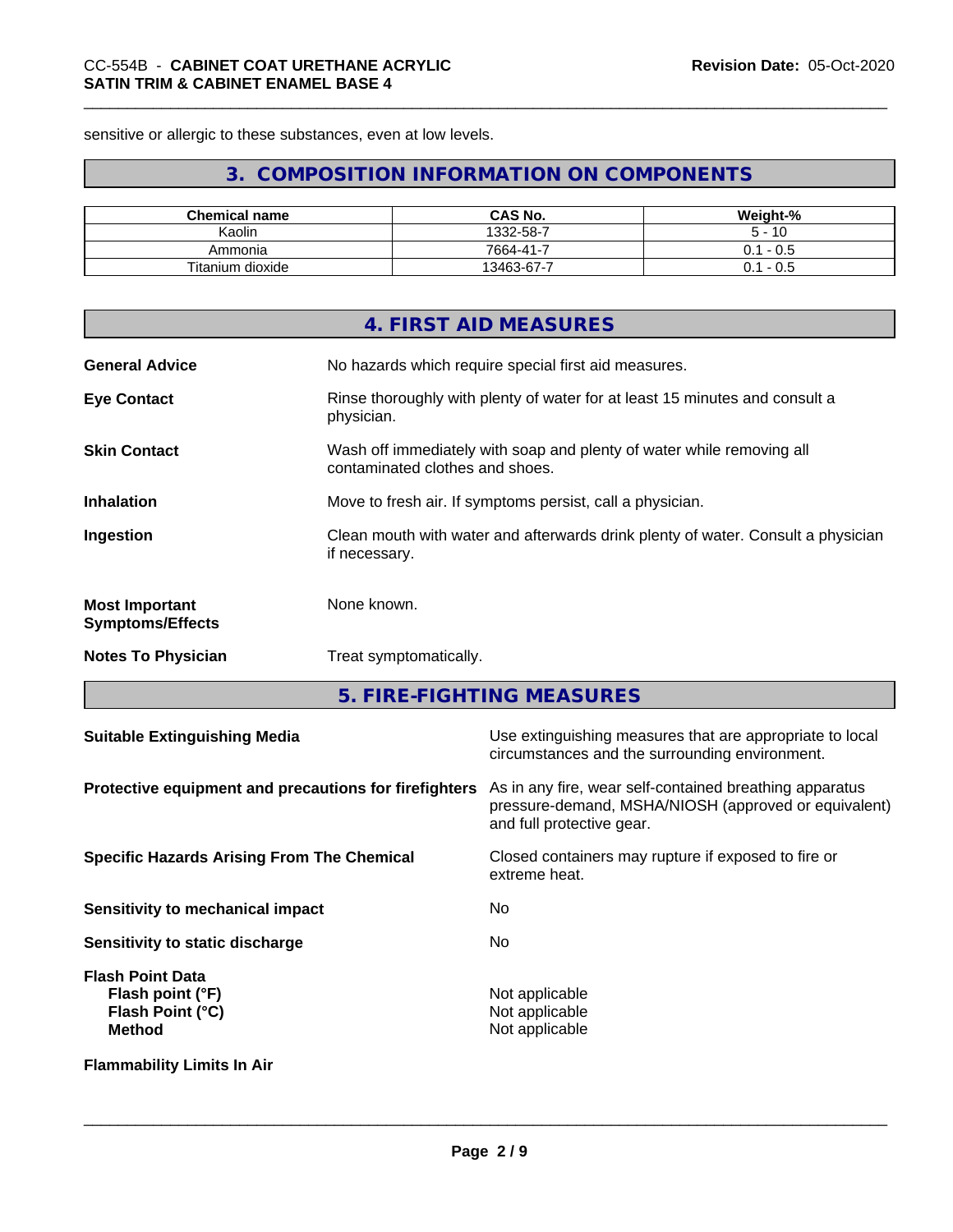#### **Lower flammability limit:**<br> **Upper flammability limit:**<br>
Upper flammability limit:<br>
Not applicable **Upper flammability limit:**

| <b>NFPA</b> | Health: 1 | <b>Flammability: 0</b> | Instability: 0 | <b>Special: Not Applicable</b> |  |
|-------------|-----------|------------------------|----------------|--------------------------------|--|
|             |           |                        |                |                                |  |

# **NFPA Legend**

- 0 Not Hazardous
- 1 Slightly
- 2 Moderate
- 3 High
- 4 Severe

*The ratings assigned are only suggested ratings, the contractor/employer has ultimate responsibilities for NFPA ratings where this system is used.*

*Additional information regarding the NFPA rating system is available from the National Fire Protection Agency (NFPA) at www.nfpa.org.*

# **6. ACCIDENTAL RELEASE MEASURES**

| <b>Personal Precautions</b>      | Avoid contact with skin, eyes and clothing. Ensure adequate ventilation.                                                                                                         |
|----------------------------------|----------------------------------------------------------------------------------------------------------------------------------------------------------------------------------|
| <b>Other Information</b>         | Prevent further leakage or spillage if safe to do so.                                                                                                                            |
| <b>Environmental precautions</b> | See Section 12 for additional Ecological Information.                                                                                                                            |
| <b>Methods for Cleaning Up</b>   | Soak up with inert absorbent material. Sweep up and shovel into suitable<br>containers for disposal.                                                                             |
|                                  | 7. HANDLING AND STORAGE                                                                                                                                                          |
| <b>Handling</b>                  | Avoid contact with skin, eyes and clothing. Avoid breathing vapors, spray mists or<br>sanding dust. In case of insufficient ventilation, wear suitable respiratory<br>equipment. |
| <b>Storage</b>                   | Keep container tightly closed. Keep out of the reach of children.                                                                                                                |
| <b>Incompatible Materials</b>    | No information available                                                                                                                                                         |

# **8. EXPOSURE CONTROLS/PERSONAL PROTECTION**

#### **Exposure Limits**

| <b>Chemical name</b> | <b>ACGIH TLV</b>                                                                                                                     | <b>OSHA PEL</b>                                        |
|----------------------|--------------------------------------------------------------------------------------------------------------------------------------|--------------------------------------------------------|
| Kaolin               | TWA: $2 \text{ mg/m}^3$ particulate matter<br>containing no asbestos and <1%<br>crystalline silica, respirable particulate<br>matter | 15 mg/m <sup>3</sup> - TWA<br>$5 \text{ mg/m}^3$ - TWA |
| Ammonia              | STEL: 35 ppm<br>TWA: 25 ppm                                                                                                          | 50 ppm - TWA<br>$35 \text{ mg/m}^3$ - TWA              |
| Titanium dioxide     | TWA: $10 \text{ mg/m}^3$                                                                                                             | 15 mg/m $3$ - TWA                                      |

#### **Legend**

ACGIH - American Conference of Governmental Industrial Hygienists Exposure Limits OSHA - Occupational Safety & Health Administration Exposure Limits N/E - Not Established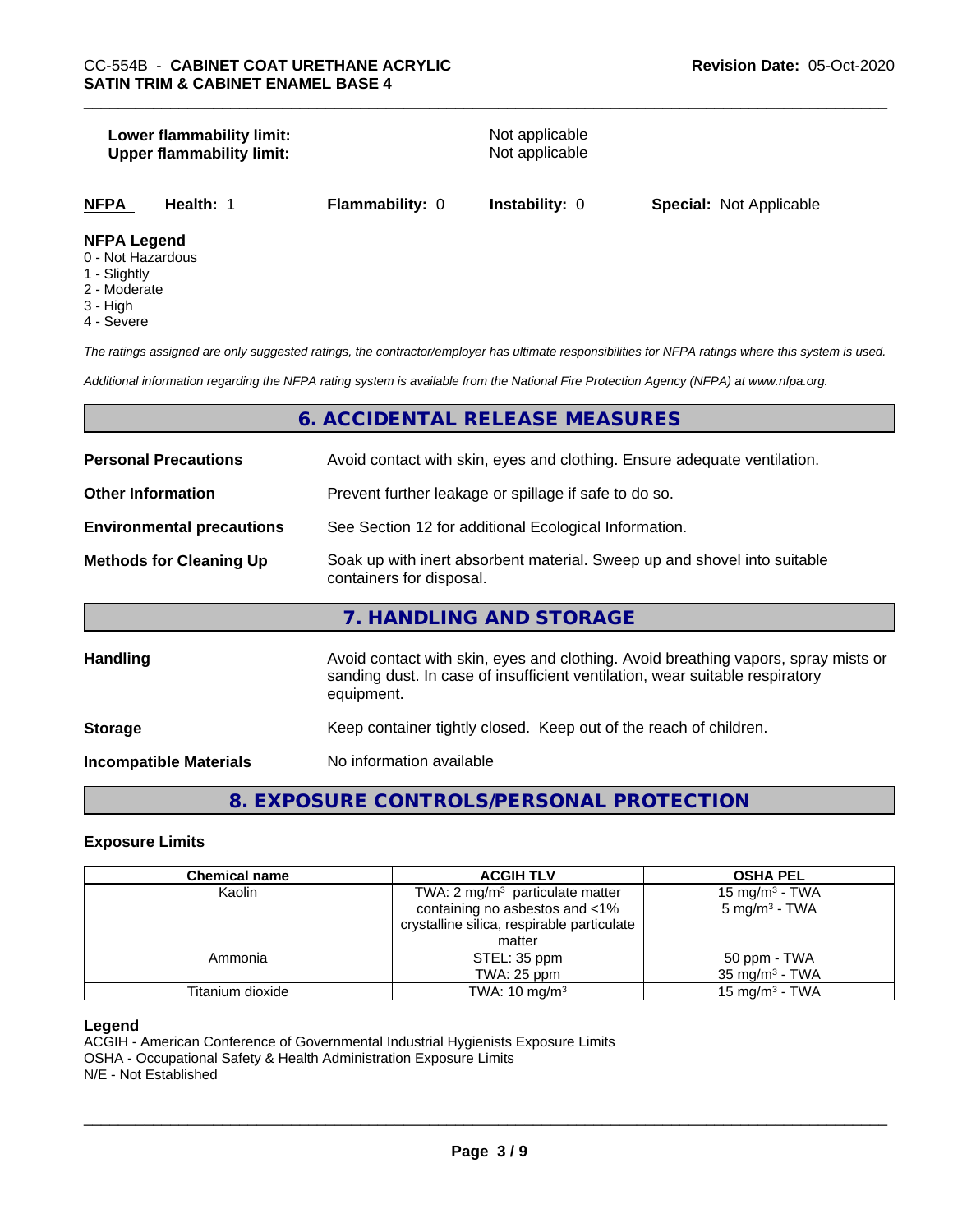| <b>Engineering Measures</b>          | Ensure adequate ventilation, especially in confined areas.               |
|--------------------------------------|--------------------------------------------------------------------------|
| <b>Personal Protective Equipment</b> |                                                                          |
| <b>Eye/Face Protection</b>           | Safety glasses with side-shields.                                        |
| <b>Skin Protection</b>               | Protective gloves and impervious clothing.                               |
| <b>Respiratory Protection</b>        | In case of insufficient ventilation wear suitable respiratory equipment. |
| <b>Hygiene Measures</b>              | Avoid contact with skin, eyes and clothing. Remove and wash contaminated |

clothing before re-use. Wash thoroughly after handling.

# **9. PHYSICAL AND CHEMICAL PROPERTIES**

| Appearance                            | liquid                   |
|---------------------------------------|--------------------------|
| Odor                                  | little or no odor        |
| <b>Odor Threshold</b>                 | No information available |
| Density (Ibs/gal)                     | $8.9 - 9.3$              |
| <b>Specific Gravity</b>               | $1.07 - 1.11$            |
| рH                                    | No information available |
| <b>Viscosity (cps)</b>                | No information available |
| Solubility(ies)                       | No information available |
| <b>Water solubility</b>               | No information available |
| <b>Evaporation Rate</b>               | No information available |
| Vapor pressure                        | No information available |
| <b>Vapor density</b>                  | No information available |
| Wt. % Solids                          | $35 - 45$                |
| <b>Vol. % Solids</b>                  | $30 - 40$                |
| Wt. % Volatiles                       | $55 - 65$                |
| Vol. % Volatiles                      | $60 - 70$                |
| <b>VOC Regulatory Limit (g/L)</b>     | < 50                     |
| <b>Boiling Point (°F)</b>             | 212                      |
| <b>Boiling Point (°C)</b>             | 100                      |
| Freezing point (°F)                   | 32                       |
| <b>Freezing Point (°C)</b>            | 0                        |
| Flash point (°F)                      | Not applicable           |
| Flash Point (°C)                      | Not applicable           |
| <b>Method</b>                         | Not applicable           |
| <b>Flammability (solid, gas)</b>      | Not applicable           |
| <b>Upper flammability limit:</b>      | Not applicable           |
| Lower flammability limit:             | Not applicable           |
| <b>Autoignition Temperature (°F)</b>  | No information available |
| <b>Autoignition Temperature (°C)</b>  | No information available |
| <b>Decomposition Temperature (°F)</b> | No information available |
| Decomposition Temperature (°C)        | No information available |
| <b>Partition coefficient</b>          | No information available |

# **10. STABILITY AND REACTIVITY**

**Reactivity Not Applicable** Not Applicable

**Chemical Stability Chemical Stability** Stable under normal conditions.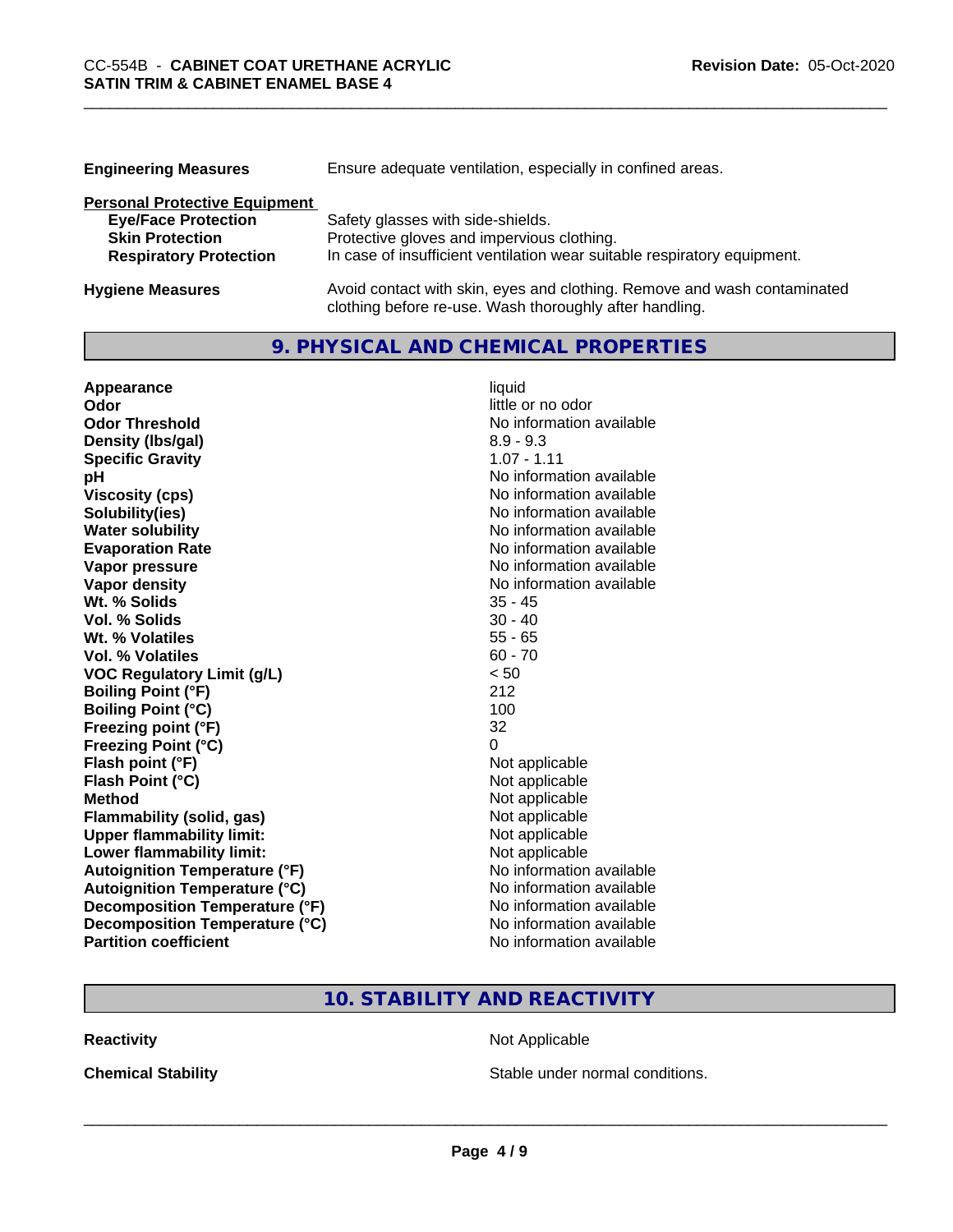| <b>Conditions to avoid</b>                                                                                                                                                           |                                                                                                                                                                           | Prevent from freezing.                                                            |                 |
|--------------------------------------------------------------------------------------------------------------------------------------------------------------------------------------|---------------------------------------------------------------------------------------------------------------------------------------------------------------------------|-----------------------------------------------------------------------------------|-----------------|
| <b>Incompatible Materials</b>                                                                                                                                                        |                                                                                                                                                                           | No materials to be especially mentioned.                                          |                 |
| <b>Hazardous Decomposition Products</b>                                                                                                                                              |                                                                                                                                                                           | None under normal use.                                                            |                 |
| Possibility of hazardous reactions                                                                                                                                                   |                                                                                                                                                                           | None under normal conditions of use.                                              |                 |
|                                                                                                                                                                                      |                                                                                                                                                                           | 11. TOXICOLOGICAL INFORMATION                                                     |                 |
| <b>Product Information</b>                                                                                                                                                           |                                                                                                                                                                           |                                                                                   |                 |
| Information on likely routes of exposure                                                                                                                                             |                                                                                                                                                                           |                                                                                   |                 |
| <b>Principal Routes of Exposure</b>                                                                                                                                                  | Eye contact, skin contact and inhalation.                                                                                                                                 |                                                                                   |                 |
| <b>Acute Toxicity</b>                                                                                                                                                                |                                                                                                                                                                           |                                                                                   |                 |
| <b>Product Information</b>                                                                                                                                                           | No information available                                                                                                                                                  |                                                                                   |                 |
| Symptoms related to the physical, chemical and toxicological characteristics                                                                                                         |                                                                                                                                                                           |                                                                                   |                 |
| <b>Symptoms</b>                                                                                                                                                                      | No information available                                                                                                                                                  |                                                                                   |                 |
| Delayed and immediate effects as well as chronic effects from short and long-term exposure                                                                                           |                                                                                                                                                                           |                                                                                   |                 |
| Eye contact<br><b>Skin contact</b>                                                                                                                                                   | May cause slight irritation.<br>skin and cause irritation.                                                                                                                | Substance may cause slight skin irritation. Prolonged or repeated contact may dry |                 |
| <b>Inhalation</b><br>Ingestion<br><b>Sensitization</b><br><b>Neurological Effects</b><br><b>Mutagenic Effects</b><br><b>Reproductive Effects</b>                                     | May cause irritation of respiratory tract.<br>No information available<br>No information available.<br>No information available.<br>No information available.             | Ingestion may cause gastrointestinal irritation, nausea, vomiting and diarrhea.   |                 |
| <b>Developmental Effects</b><br><b>Target organ effects</b><br><b>STOT - single exposure</b><br><b>STOT - repeated exposure</b><br>Other adverse effects<br><b>Aspiration Hazard</b> | No information available.<br>No information available.<br>No information available.<br>No information available.<br>No information available.<br>No information available |                                                                                   |                 |
| <b>Numerical measures of toxicity</b>                                                                                                                                                |                                                                                                                                                                           |                                                                                   |                 |
| The following values are calculated based on chapter 3.1 of the GHS document                                                                                                         |                                                                                                                                                                           |                                                                                   |                 |
| <b>ATEmix (inhalation-dust/mist)</b>                                                                                                                                                 | 229.5 mg/L                                                                                                                                                                |                                                                                   |                 |
| <b>Component Information</b>                                                                                                                                                         |                                                                                                                                                                           |                                                                                   |                 |
| Chemical name                                                                                                                                                                        | Oral LD50                                                                                                                                                                 | Dermal LD50                                                                       | Inhalation LC50 |

| Chemical name | Oral LD50               | Dermal LD50      | Inhalation LC50          |
|---------------|-------------------------|------------------|--------------------------|
| Kaolin        | ، Rat ا<br>∙ 5000 mg/kg | 5000 mg/kg (Rat) |                          |
| 1332-58-7     |                         |                  |                          |
| Ammonia       | ′ Rat<br>= 350 mg/kg    |                  | 「Rat)4 h<br>$= 2000$ ppm |
|               |                         |                  |                          |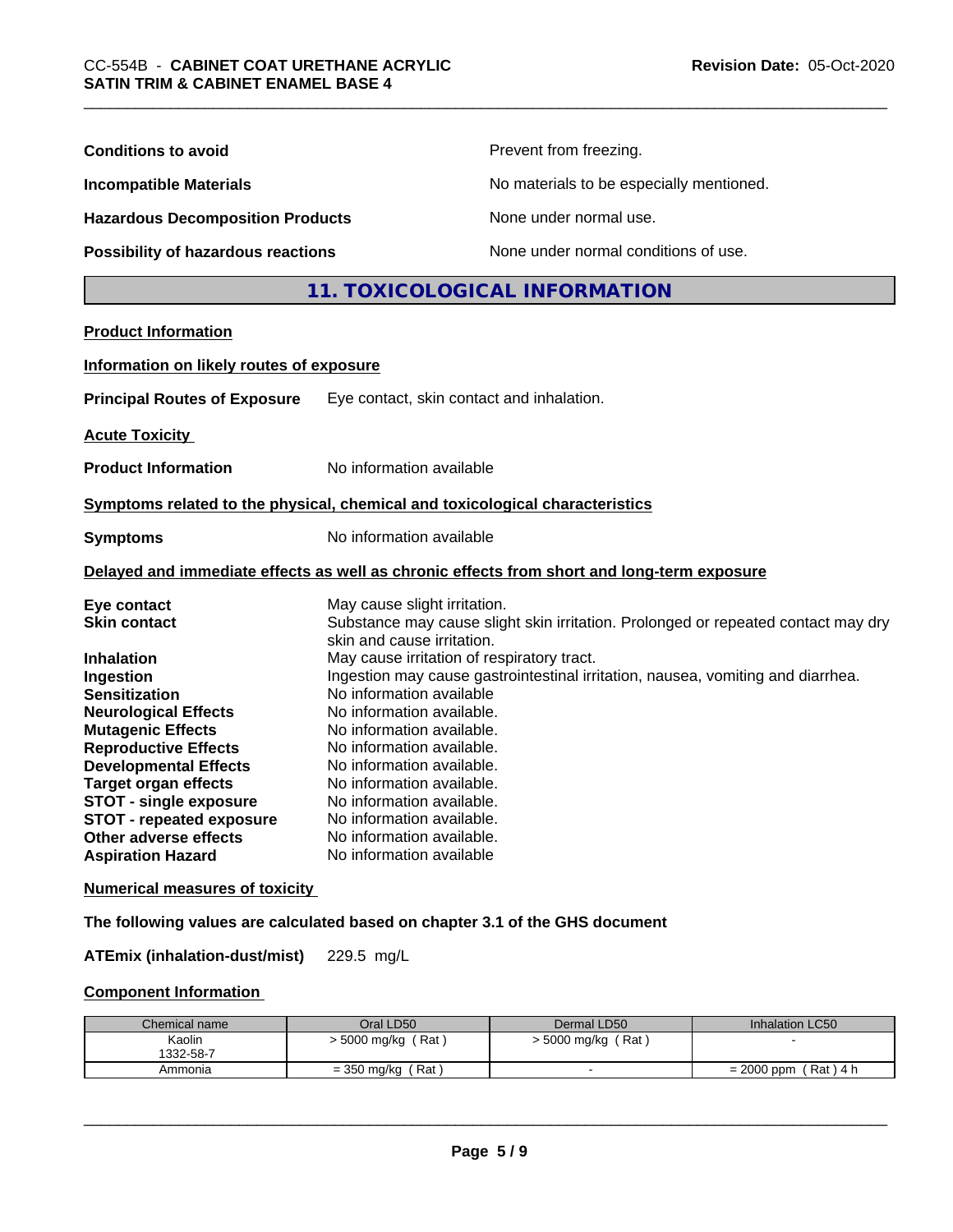| <b>7664-</b>     |                    |   |  |
|------------------|--------------------|---|--|
| Titanium dioxide | 10000 ma/ka<br>Rat | - |  |
| 13463-67-7       |                    |   |  |

#### **Chronic Toxicity**

#### **Carcinogenicity**

*The information below indicateswhether each agency has listed any ingredient as a carcinogen:.*

| <b>Chemical name</b>              | <b>IARC</b>                  | <b>NTP</b> | <b>OSHA</b> |
|-----------------------------------|------------------------------|------------|-------------|
|                                   | .<br>2B<br>Human<br>∽ossible |            | ∟isted      |
| $-1$<br>dioxide<br><b>itanium</b> | Carcinogen                   |            |             |

• Although IARC has classified titanium dioxide as possibly carcinogenic to humans (2B), their summary concludes: "No significant exposure to titanium dioxide is thought to occur during the use of products in which titanium dioxide is bound to other materials, such as paint."

#### **Legend**

IARC - International Agency for Research on Cancer NTP - National Toxicity Program OSHA - Occupational Safety & Health Administration

**12. ECOLOGICAL INFORMATION**

# **Ecotoxicity Effects**

The environmental impact of this product has not been fully investigated.

### **Product Information**

#### **Acute Toxicity to Fish**

No information available

#### **Acute Toxicity to Aquatic Invertebrates**

No information available

#### **Acute Toxicity to Aquatic Plants**

No information available

#### **Persistence / Degradability**

No information available.

#### **Bioaccumulation**

There is no data for this product.

#### **Mobility in Environmental Media**

No information available.

#### **Ozone**

No information available

#### **Component Information**

#### **Acute Toxicity to Fish**

Titanium dioxide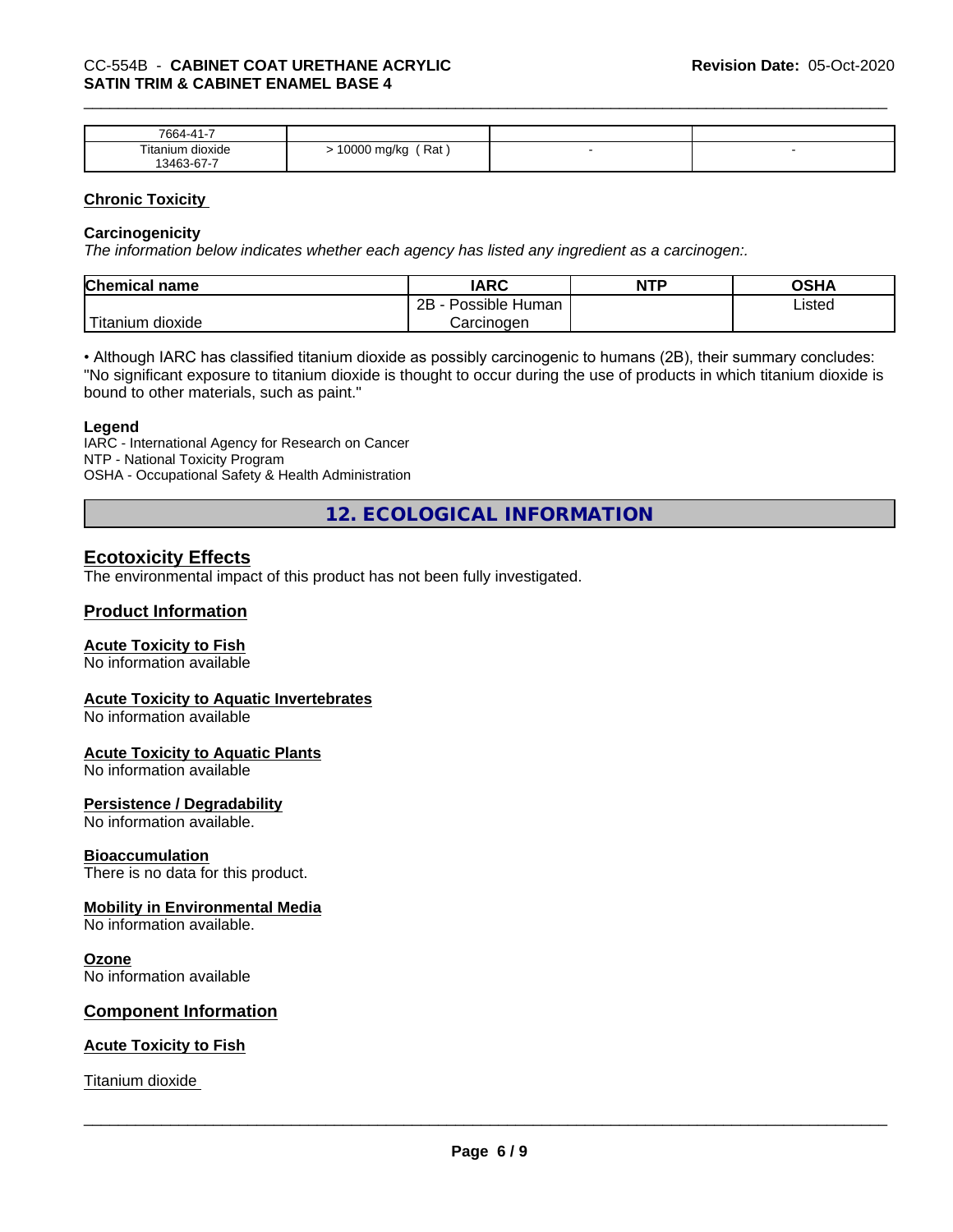$LC50:$  > 1000 mg/L (Fathead Minnow - 96 hr.)

#### **Acute Toxicity to Aquatic Invertebrates**

No information available

## **Acute Toxicity to Aquatic Plants**

No information available

|                              | 13. DISPOSAL CONSIDERATIONS                                                                                                                                                                                               |
|------------------------------|---------------------------------------------------------------------------------------------------------------------------------------------------------------------------------------------------------------------------|
| <b>Waste Disposal Method</b> | Dispose of in accordance with federal, state, and local regulations. Local<br>requirements may vary, consult your sanitation department or state-designated<br>environmental protection agency for more disposal options. |
|                              | 14. TRANSPORT INFORMATION                                                                                                                                                                                                 |
| <b>DOT</b>                   | Not regulated                                                                                                                                                                                                             |
| <b>ICAO/IATA</b>             | Not regulated                                                                                                                                                                                                             |
| <b>IMDG / IMO</b>            | Not regulated                                                                                                                                                                                                             |
|                              | <b>15. REGULATORY INFORMATION</b>                                                                                                                                                                                         |

# **International Inventories**

| <b>TSCA: United States</b> | Yes - All components are listed or exempt. |
|----------------------------|--------------------------------------------|
| <b>DSL: Canada</b>         | No - Not all of the components are listed. |
|                            | One or more component is listed on NDSL.   |

# **Federal Regulations**

### **SARA 311/312 hazardous categorization**

| Acute health hazard               | No |  |
|-----------------------------------|----|--|
| Chronic Health Hazard             | Nο |  |
| Fire hazard                       | Nο |  |
| Sudden release of pressure hazard | Nο |  |
| Reactive Hazard                   | Nο |  |

#### **SARA 313**

Section 313 of Title III of the Superfund Amendments and Reauthorization Act of 1986 (SARA). This product contains a chemical or chemicals which are subject to the reporting requirements of the Act and Title 40 of the Code of Federal Regulations, Part 372:

*None*

## **Clean Air Act,Section 112 Hazardous Air Pollutants (HAPs) (see 40 CFR 61)**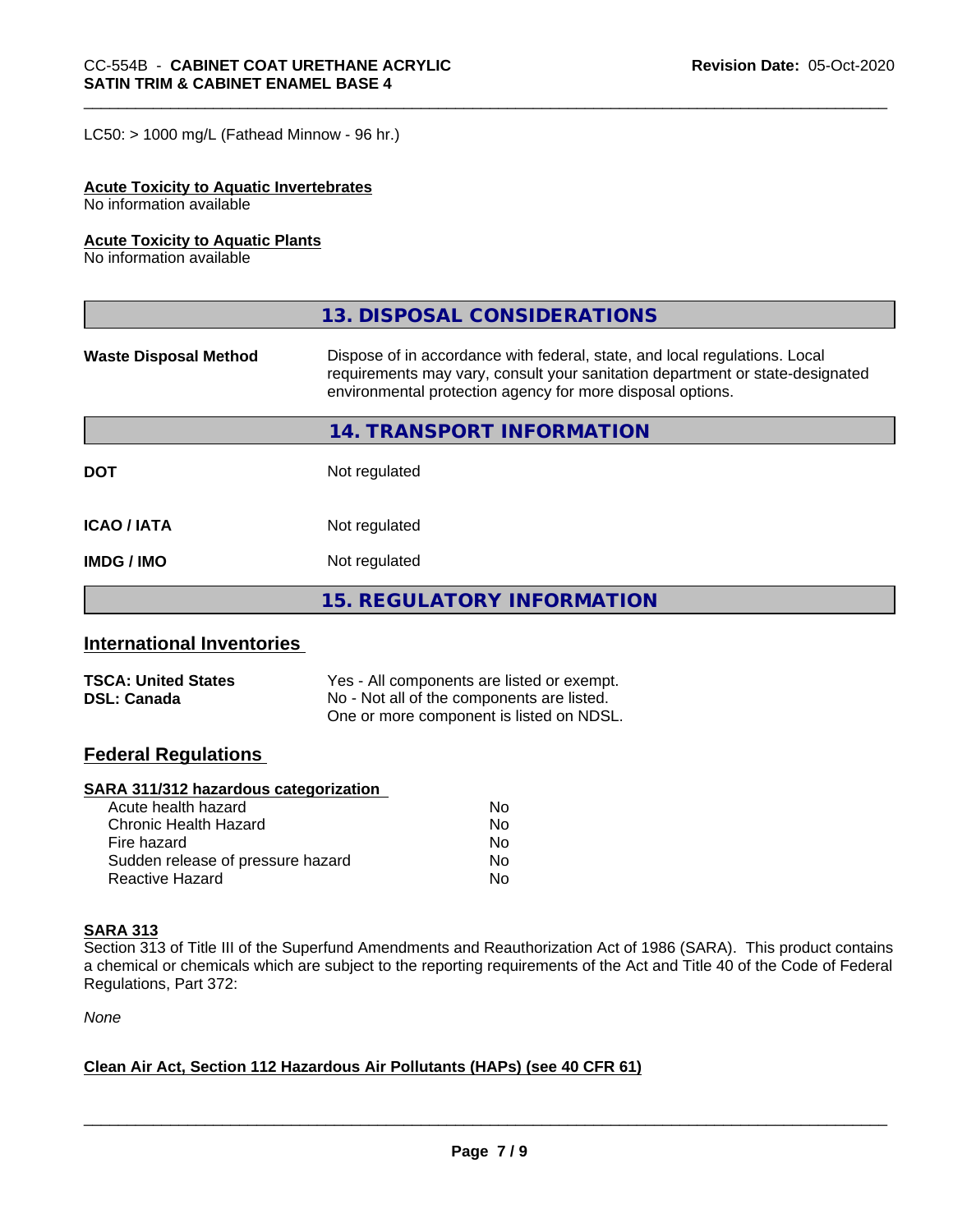This product contains the following HAPs:

*None*

# **US State Regulations**

## **California Proposition 65**

**A WARNING:** Cancer and Reproductive Harm– www.P65warnings.ca.gov

## **State Right-to-Know**

| ∽he∽<br>name<br>тнса | .,<br>Mass<br>nuscus | New<br>וום ה<br>ıo<br>--- | vivania |
|----------------------|----------------------|---------------------------|---------|
| Kaolin               |                      |                           |         |

#### **Legend**

X - Listed

| <b>16. OTHER INFORMATION</b>                                  |                  |                                                                            |                      |          |  |  |  |  |
|---------------------------------------------------------------|------------------|----------------------------------------------------------------------------|----------------------|----------|--|--|--|--|
| HMIS -                                                        | <b>Health: 1</b> | <b>Flammability: 0</b>                                                     | <b>Reactivity: 0</b> | $PPE: -$ |  |  |  |  |
| <b>HMIS Legend</b><br>0 - Minimal Hazard<br>1 - Slight Hazard |                  |                                                                            |                      |          |  |  |  |  |
| 2 - Moderate Hazard<br>3 - Serious Hazard                     |                  |                                                                            |                      |          |  |  |  |  |
| 4 - Severe Hazard                                             |                  |                                                                            |                      |          |  |  |  |  |
| * - Chronic Hazard                                            |                  |                                                                            |                      |          |  |  |  |  |
|                                                               |                  | X - Consult your supervisor or S.O.P. for "Special" handling instructions. |                      |          |  |  |  |  |

*Note: The PPE rating has intentionally been left blank. Choose appropriate PPE that will protect employees from the hazards the material will present under the actual normal conditions of use.*

*Caution: HMISÒ ratings are based on a 0-4 rating scale, with 0 representing minimal hazards or risks, and 4 representing significant hazards or risks. Although HMISÒ ratings are not required on MSDSs under 29 CFR 1910.1200, the preparer, has chosen to provide them. HMISÒ ratings are to be used only in conjunction with a fully implemented HMISÒ program by workers who have received appropriate HMISÒ training. HMISÒ is a registered trade and service mark of the NPCA. HMISÒ materials may be purchased exclusively from J. J. Keller (800) 327-6868.*

 **WARNING!** If you scrape, sand, or remove old paint, you may release lead dust. LEAD IS TOXIC. EXPOSURE TO LEAD DUST CAN CAUSE SERIOUS ILLNESS, SUCH AS BRAIN DAMAGE, ESPECIALLY IN CHILDREN. PREGNANT WOMEN SHOULD ALSO AVOID EXPOSURE. Wear a NIOSH approved respirator to control lead exposure. Clean up carefully with a HEPA vacuum and a wet mop. Before you start, find out how to protect yourself and your family by contacting the National Lead Information Hotline at 1-800-424-LEAD or log on to www.epa.gov/lead.

**Prepared By** Product Stewardship Department Benjamin Moore & Co. 101 Paragon Drive Montvale, NJ 07645 800-225-5554